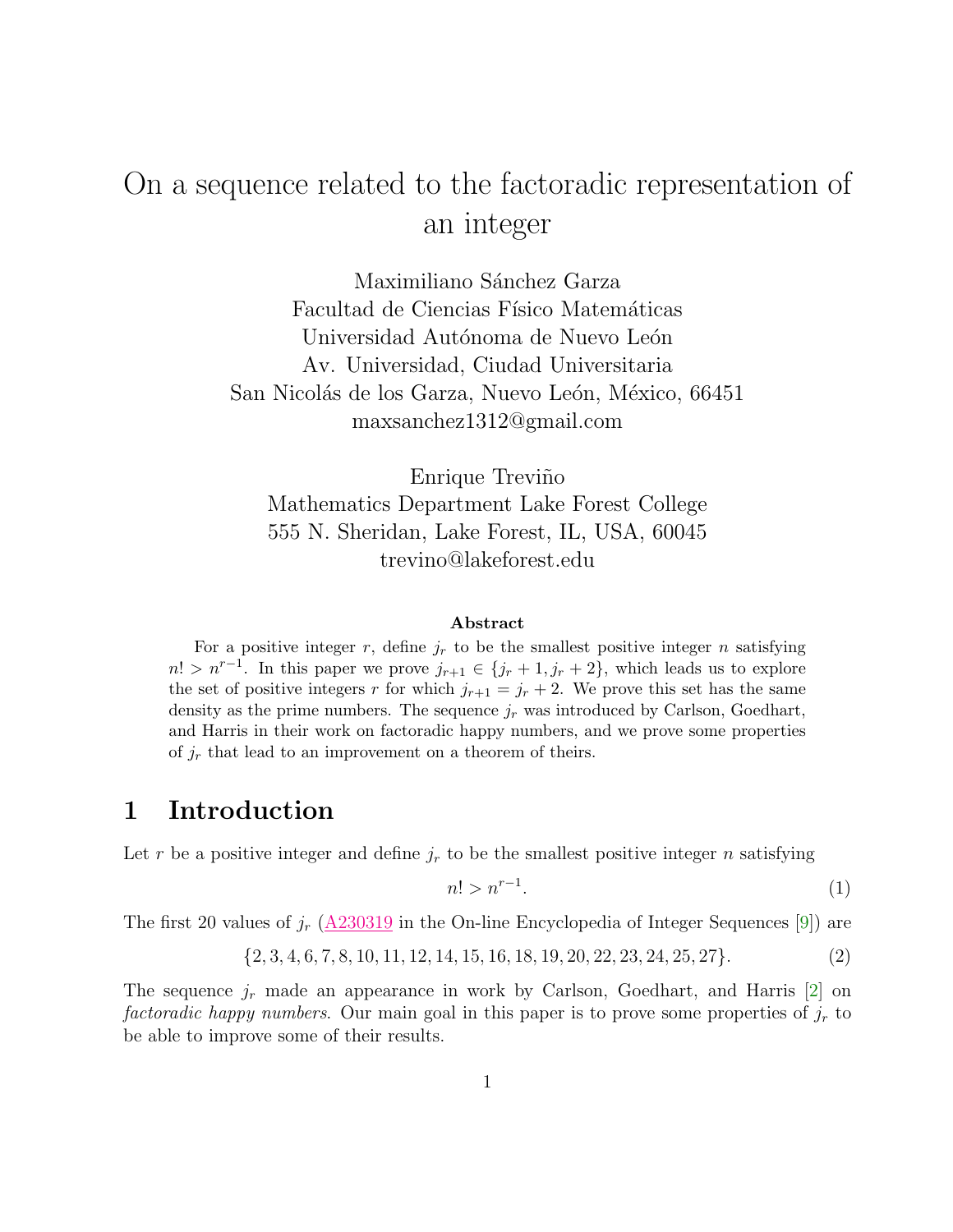To get a better background, we need to define happy numbers [\(A007770\)](https://oeis.org/A007770) and factoradic expansion. Let n be a positive integer and  $S_2(n)$  be the sum of the squares of its decimal digits. Consider the sequence of iterates of  $S_2$  on n, i.e.,  $n, S_2(n), S_2^2(n), \ldots$  It is well known [\[7,](#page-11-2) pp. 74, 83–84] that eventually all the terms in the sequence are 1 or eventually the sequence becomes periodic with the cycle

$$
4 \rightarrow 16 \rightarrow 37 \rightarrow 58 \rightarrow 89 \rightarrow 145 \rightarrow 42 \rightarrow 20 \rightarrow 4.
$$

If the sequence reaches 1, we say n is happy. Many generalizations of happy numbers have been studied. For example, one can allow to change the base to  $b \geq 2$  instead of 10, and one can replace sum of squares of digits, with the sum of r-th powers of the digits for some integer  $r \geq 1$ . Let  $S_{r,b}(n)$  be the sum of r-th powers of the digits of n when n is written in base b. In depth analysis of the cases  $r \in \{2,3\}, b \in \{2,3,\ldots,10\}$  has been done by Grundman and Teeple [\[4\]](#page-11-3). The techniques developed by Grundman and Teeple [\[4\]](#page-11-3) can easily be used to study other choices of r and b. Another generalization is to allow the base b to be a negative number. This has been done by Grundman and Harris [\[6\]](#page-11-4) for  $-2 \ge b \ge -10$ and  $r = 2$ . The authors also study in what cases there exist consecutive b-happy numbers in an arithmetic progression, generalizing work of El-Sedy and Siksek [\[3\]](#page-11-5) (who do this for happy numbers) and the work of Grundman and Teeple [\[5\]](#page-11-6) (who do this for b-happy r-power happy numbers). Bland, Cramer, de Castro, Domini, Edgar, Johnson, Klee, Koblitz, and Sundaresan [\[1\]](#page-11-7) addressed a series of questions regarding a generalization of happy numbers to the fractional base  $3/2$ , and Treviño and Zhylinski [\[10\]](#page-11-8) addressed other fractional bases.

Every positive integer  $n$  can be written uniquely in the form

$$
n = \sum_{i=1}^{k} a_i \cdot i!,
$$

for some positive integer k satisfying  $1 \le a_k \le k$ , and  $0 \le a_i \le i$  for  $1 \le i \le k - 1$ . We call this the factoradic expansion of n. We will use the notation  $n = (a_k a_{k-1} \cdots a_1)$ ! to express a number written in its factoradic expansion. For example,  $8 = 110$  because  $8 = 0 \cdot 1! + 1 \cdot 2! + 1 \cdot 3!$ . Carlson, Goedhart, and Harris [\[2\]](#page-11-1) generalized the concept of happy numbers to factoradic expansions as follows: let  $S_{r,1}(n)$  be the sum of the r-th powers of the factoradic digits of a number n, then a positive number n is an r-power factoradic happy number if there exists an integer k such that  $S_{r,1}^k(n) = 1$  (the k-iteration of  $S_{r,1}$  is 1). Their main theorem is that for  $r \in \{1, 2, 3, 4\}$ , there exist arbitrarily long sequences of consecutive r-power factoradic happy numbers.

When studying happy numbers, regardless of the setting, it is important to show that the relevant happy function  $S(S = S_{r,b}$  or  $S = S_{r,l}$ ) satisfies  $S(n) < n$  for all  $n > N$ , for some integer N. One of the difficulties of the factoradic case is the bound for  $N$  is less easy to get that in the other happy number generalizations. Carlson, Goedhart, and Harris [\[2,](#page-11-1) Theorem 10] proved that for  $2 \le r \le 30$ , they can choose  $N = M_r = \sum_{i=1}^{j_r} i \cdot i! = (j_r + 1)! - 1$ . Our main motivation to study  $j_r$  is to be able to prove this result for all r, i.e., to prove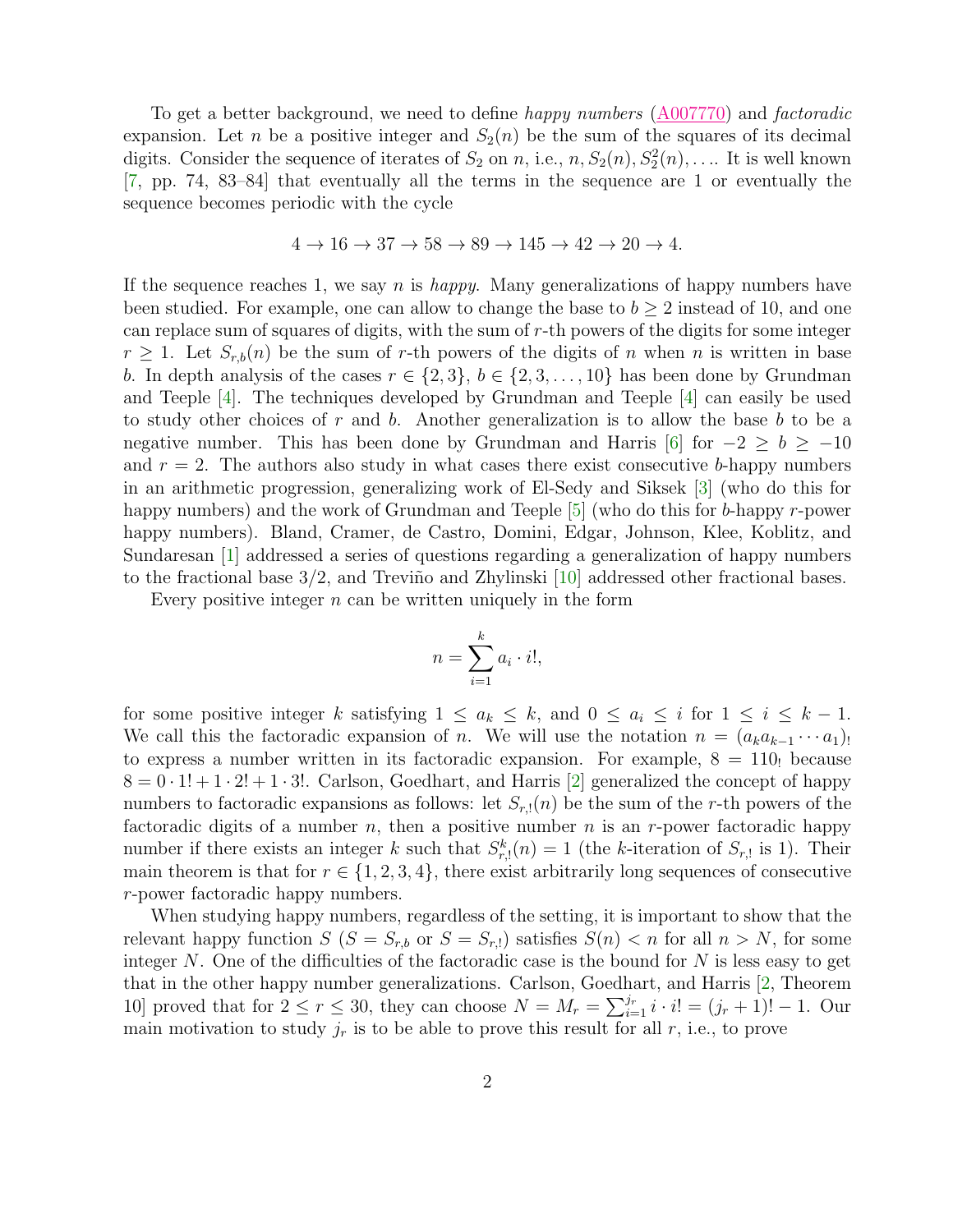<span id="page-2-1"></span>**Theorem 1.** Let r be a positive integer. Write n in its factoradic expansion as  $n = \sum_{i=1}^{k} a_i i!$ *with*  $1 \le a_k \le k$ , and  $0 \le a_i \le i$  for  $i \in \{1, 2, ..., k-1\}$ . Let

$$
S_{r,!}(n) = \sum_{i=1}^{k} a_i^r.
$$

Then for  $n \geq (j_r + 1)!$ ,

 $S_{r,1}(n) < n$ .

In our quest to prove the above theorem, we will need to study properties of the sequence  $j_r$ . In Section [2](#page-2-0) we will prove some properties of  $j_r$  that study how the sequence grows. For example, we prove that  $j_{r+1} - j_r \in \{1,2\}$ . We also prove that the number of positive integers  $r \leq x$  for which  $j_{r+1} - j_r = 2$  is asymptotic to  $x/\log x$ . Inspired by this, we say r is a j-prime if  $j_{r+1} - j_r = 2$ . In Section [3,](#page-6-0) we will prove some lemmas that are necessary for our proof of Theorem [1,](#page-2-1) in particular we have a nice upper bound for sums of powers. Finally, in Section [4,](#page-9-0) we prove Theorem [1.](#page-2-1)

#### <span id="page-2-0"></span>2 Studying the sequence  $j_r$

For the purposes of proving Theorem [1,](#page-2-1) we need an upper bound on  $j_r$ . The following proposition is the main result from this section we will need.

<span id="page-2-2"></span>**Proposition 1.** Let  $\varepsilon > 0$  be a real number. Then there exists M such that, for integers  $r > M$ , we have that  $j_r < (1 + \varepsilon)r$ .

*Proof.* It is enough to prove that there exists an M such that, for  $r > M$ ,

$$
\log(\lfloor(1+\varepsilon)r\rfloor!) > (r-1)\log\lfloor(1+\varepsilon)r\rfloor.
$$

By expanding log as a sum we have

$$
\log(\lfloor(1+\varepsilon)r\rfloor!) > \int_1^{\lfloor(1+\varepsilon)r\rfloor} \log t \, \mathrm{d}t = \lfloor(1+\varepsilon)r\rfloor \log\lfloor(1+\varepsilon)r\rfloor - \lfloor(1+\varepsilon)r\rfloor + 1.
$$

Now, we want to show that there exists M such that, for  $r > M$ ,

$$
\lfloor (1+\varepsilon)r \rfloor \log \lfloor (1+\varepsilon)r \rfloor - \lfloor (1+\varepsilon)r \rfloor + 1 > (r-1)\log \lfloor (1+\varepsilon)r \rfloor,
$$

which is equivalent to

$$
\log\lfloor(1+\varepsilon)r\rfloor > \frac{\lfloor(1+\varepsilon)r\rfloor - 1}{\lfloor(1+\varepsilon)r\rfloor - r + 1}.
$$

Since  $|(1 + \varepsilon)r| > (1 + \varepsilon)r - 1$ , then

$$
\log\lfloor(1+\varepsilon)r\rfloor > \log\left((1+\varepsilon)r - 1\right),\,
$$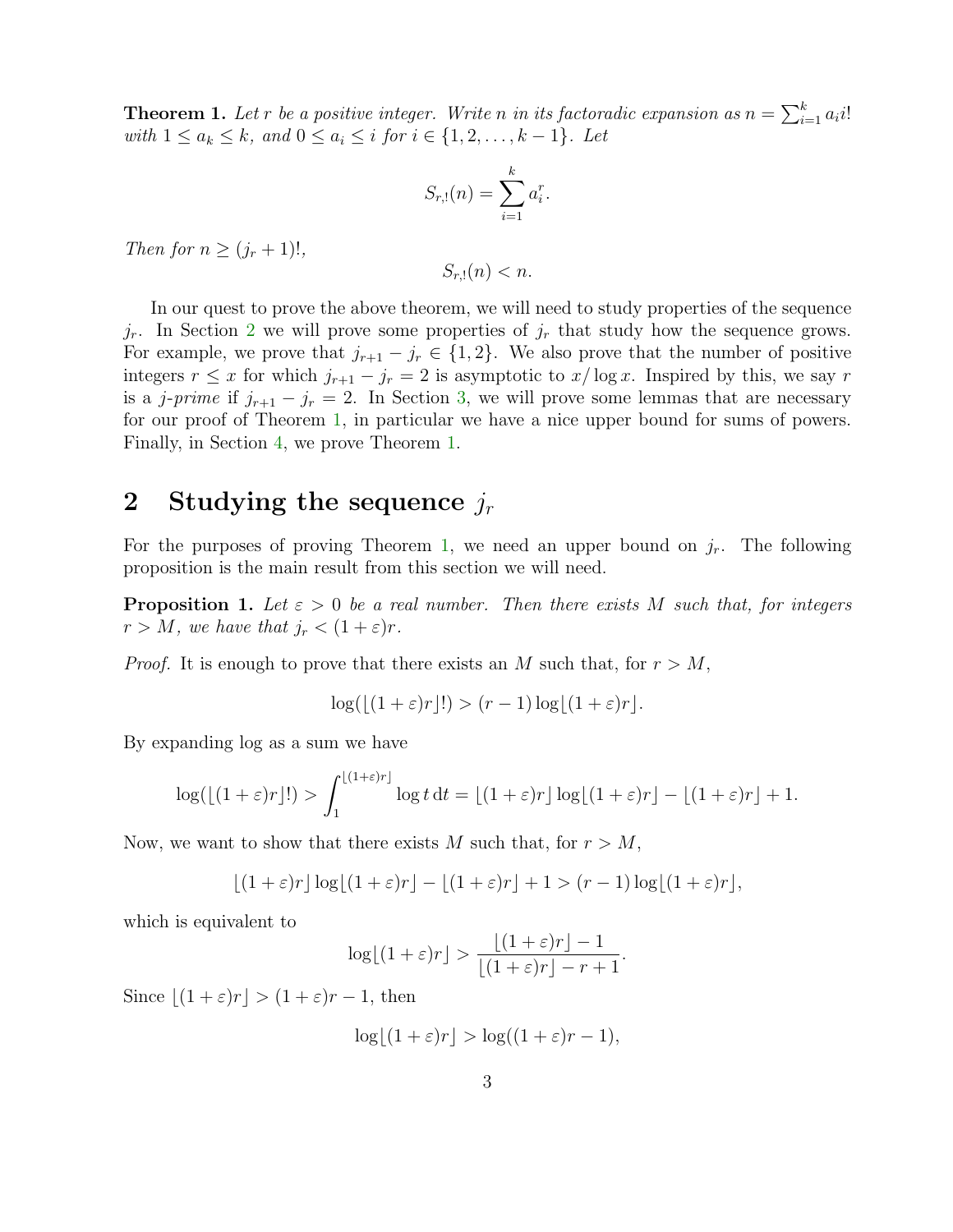and

$$
\frac{\lfloor (1+\varepsilon)r \rfloor -1}{\lfloor (1+\varepsilon)r \rfloor -r+1} = 1 + \frac{r-2}{\lfloor (1+\varepsilon)r \rfloor -r+1} < 1 + \frac{r-2}{\varepsilon r}.
$$

If we find an M such that, for  $r > M$ , we have

$$
\log((1+\varepsilon)r-1) > 1 + \frac{r-2}{\varepsilon r},
$$

we would finish. Note that

$$
\lim_{r \to \infty} \log((1+\varepsilon)r - 1) = \infty \quad \text{and} \quad \lim_{r \to \infty} \left(1 + \frac{r-2}{\varepsilon r}\right) = 1 + \frac{1}{\varepsilon}
$$

since  $\varepsilon > 0$ . This clearly implies the existence of the desired M.

<span id="page-3-2"></span>**Remark 1.** Given  $\varepsilon$  as in Proposition [1,](#page-2-2) we can take M to be

$$
M = \left\lfloor \frac{e^{1 + \frac{1}{\varepsilon}} + 1}{1 + \varepsilon} \right\rfloor
$$

.

Then, for  $r > M$ , we have that  $r > \frac{e^{1+\frac{1}{\epsilon}}+1}{1+\epsilon}$  $\frac{\tau_{\bar{\varepsilon}}+1}{1+\varepsilon}$ . Thus,

$$
\log((1+\varepsilon)r-1) > 1+\frac{1}{\varepsilon} > 1+\frac{1}{\varepsilon}-\frac{2}{\varepsilon r} = 1+\frac{r-2}{\varepsilon r},
$$

where the last inequality holds since  $\varepsilon > 0$ .

The following theorem provides an asymptotic for  $j_r$  that improves the upper bound from Proposition [1](#page-2-2) and provides a strong lower bound. We will not need this result to prove our main theorem, but the result might be of independent interest.

<span id="page-3-1"></span>**Theorem 2.** For a positive integer r, there exists a real number  $\theta_r$  such that

$$
j_r = r + \frac{r}{\log r} + \theta_r \left(\frac{r}{\log r}\right),\,
$$

with  $\theta_r \to 0$  as  $r \to \infty$ .

*Proof.* We will first prove the upper bound. Let  $\varepsilon > 0$  be a real number, we will show for large enough r we have

$$
j_r < r + \frac{(1+\varepsilon)r}{\log r}.
$$

It suffices to prove that for large enough  $r$ ,

<span id="page-3-0"></span>
$$
\sum_{i=1}^{r+\left\lfloor\frac{(1+\varepsilon)r}{\log r}\right\rfloor} \log i > (r-1)\log\left(r+\left\lfloor\frac{(1+\varepsilon)r}{\log r}\right\rfloor\right).
$$
 (3)

 $\Box$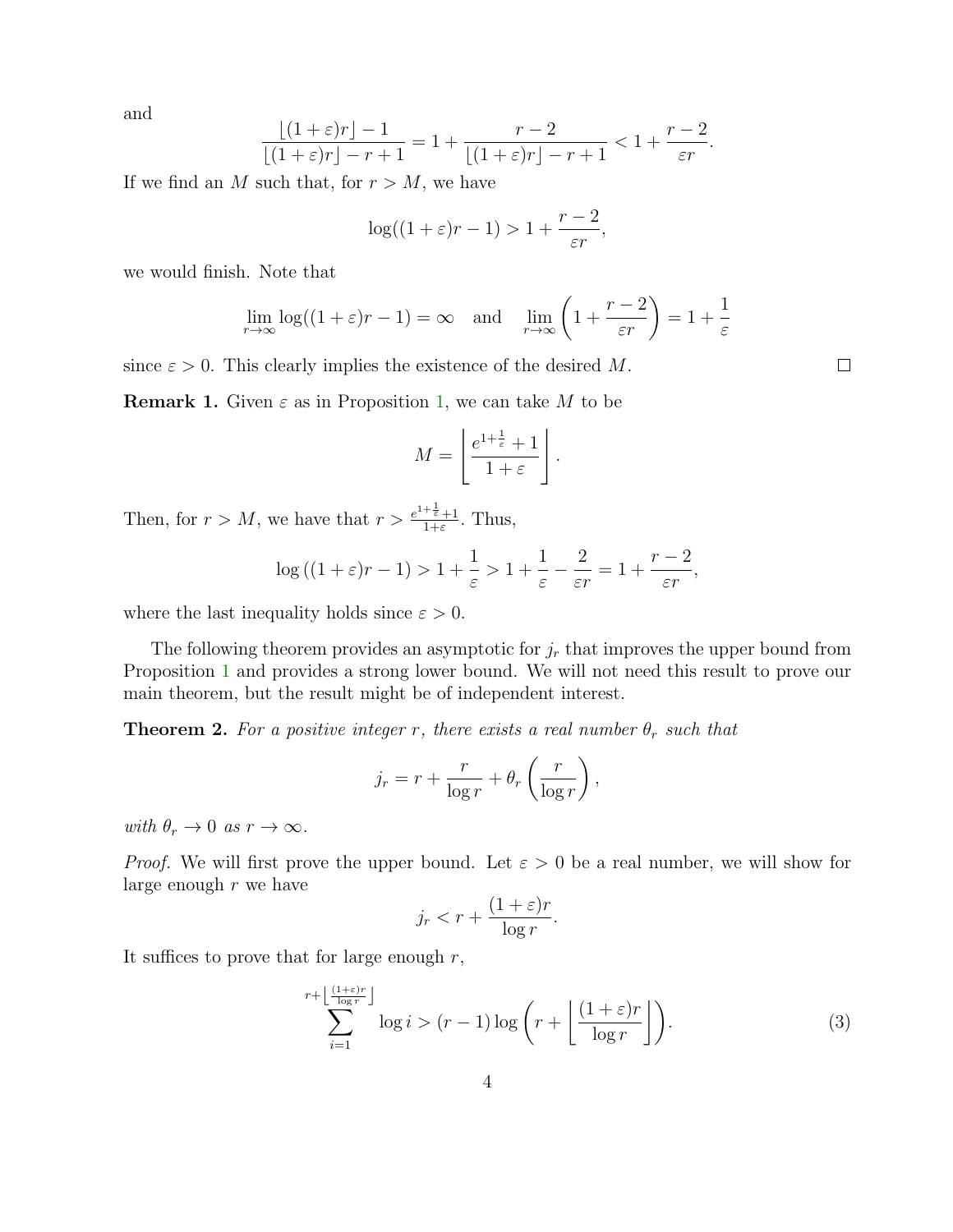Let  $n = r + \frac{(1+\varepsilon)r}{\log r}$  $\frac{1+\varepsilon)r}{\log r}$ . We can bound the left side of [\(3\)](#page-3-0) using the following explicit version of the lower bound in Stirling's formula  $[8]$ , which is valid for every positive integer n:

<span id="page-4-0"></span>
$$
\sum_{i=1}^{n} \log i > \frac{1}{2} \log (2\pi) + \left(n + \frac{1}{2}\right) \log n - n + \frac{1}{12n + 1}.\tag{4}
$$

Applying  $(4)$  to  $(3)$ , it suffices to show

$$
\log n > 1 + \frac{r - \frac{3}{2}}{\left\lfloor \frac{(1+\varepsilon)r}{\log r} \right\rfloor + \frac{3}{2}} - \frac{\log \left( 2\pi \right)}{2\left( \left\lfloor \frac{(1+\varepsilon)r}{\log r} \right\rfloor + \frac{3}{2} \right)} - \frac{1}{(12n+1)\left( \left\lfloor \frac{(1+\varepsilon)r}{\log r} \right\rfloor + \frac{3}{2} \right)}.
$$

Since  $\frac{(1+\varepsilon)r}{\log r} \geq \left| \frac{(1+\varepsilon)r}{\log r} \right|$  $\frac{1+\varepsilon)r}{\log r}$   $>$   $\frac{(1+\varepsilon)r}{\log r}$  - 1, we need only prove

$$
\log\left(r + \frac{(1+\varepsilon)r}{\log r} - 1\right) > 1 + \left(\frac{1}{1+\varepsilon}\right)\log r.
$$

But the left side is greater than  $\log r$  which is larger than  $1 + \frac{1}{1+\varepsilon} \log r$  for large enough r.

For the lower bound, we will prove that for large enough  $r$ ,

$$
j_r > r + \frac{r}{\log r}.
$$

It suffices to prove that for large enough  $r$ ,

<span id="page-4-1"></span>
$$
\sum_{i=1}^{r+\left\lfloor \frac{r}{\log r} \right\rfloor} \log i \le (r-1) \log \left( r + \left\lfloor \frac{r}{\log r} \right\rfloor \right). \tag{5}
$$

Let  $n = r + \left| \frac{r}{\log r} \right|$  $\frac{r}{\log r}$ . We can bound the left side of [\(5\)](#page-4-1) using the following explicit version of the upper bound in Stirling's formula  $[8]$ , which is valid for every positive integer *n*:

<span id="page-4-2"></span>
$$
\sum_{i=1}^{n} \log i < \frac{1}{2} \log \left( 2\pi \right) + \left( n + \frac{1}{2} \right) \log n - n + \frac{1}{12n}.\tag{6}
$$

Applying  $(6)$  to  $(5)$ , we need only show

$$
\log n \le 1 + \frac{r - \frac{3}{2}}{\left\lfloor \frac{r}{\log r} \right\rfloor + \frac{3}{2}} - \frac{\log(2\pi)}{2\left(\left\lfloor \frac{r}{\log r} \right\rfloor + \frac{3}{2}\right)} - \frac{1}{12\left(r + \left\lfloor \frac{r}{\log r} \right\rfloor\right)\left(\left\lfloor \frac{r}{\log r} \right\rfloor + \frac{3}{2}\right)}.
$$

Since  $\frac{r}{\log r} \ge \left| \frac{r}{\log r} \right|$  $\frac{r}{\log r}$  >  $\frac{r}{\log r}$  - 1, letting  $x = r + \frac{r}{\log r}$  $\frac{r}{\log r}$ , we want to show that for large enough r,

$$
\log x \le 1 + \frac{r - \frac{3}{2}}{\frac{r}{\log r} + \frac{3}{2}} - \frac{\log(2\pi)}{2\left(\frac{r}{\log r} + \frac{1}{2}\right)} - \frac{1}{12(x - 1)\left(\frac{r}{\log r} + \frac{1}{2}\right)}
$$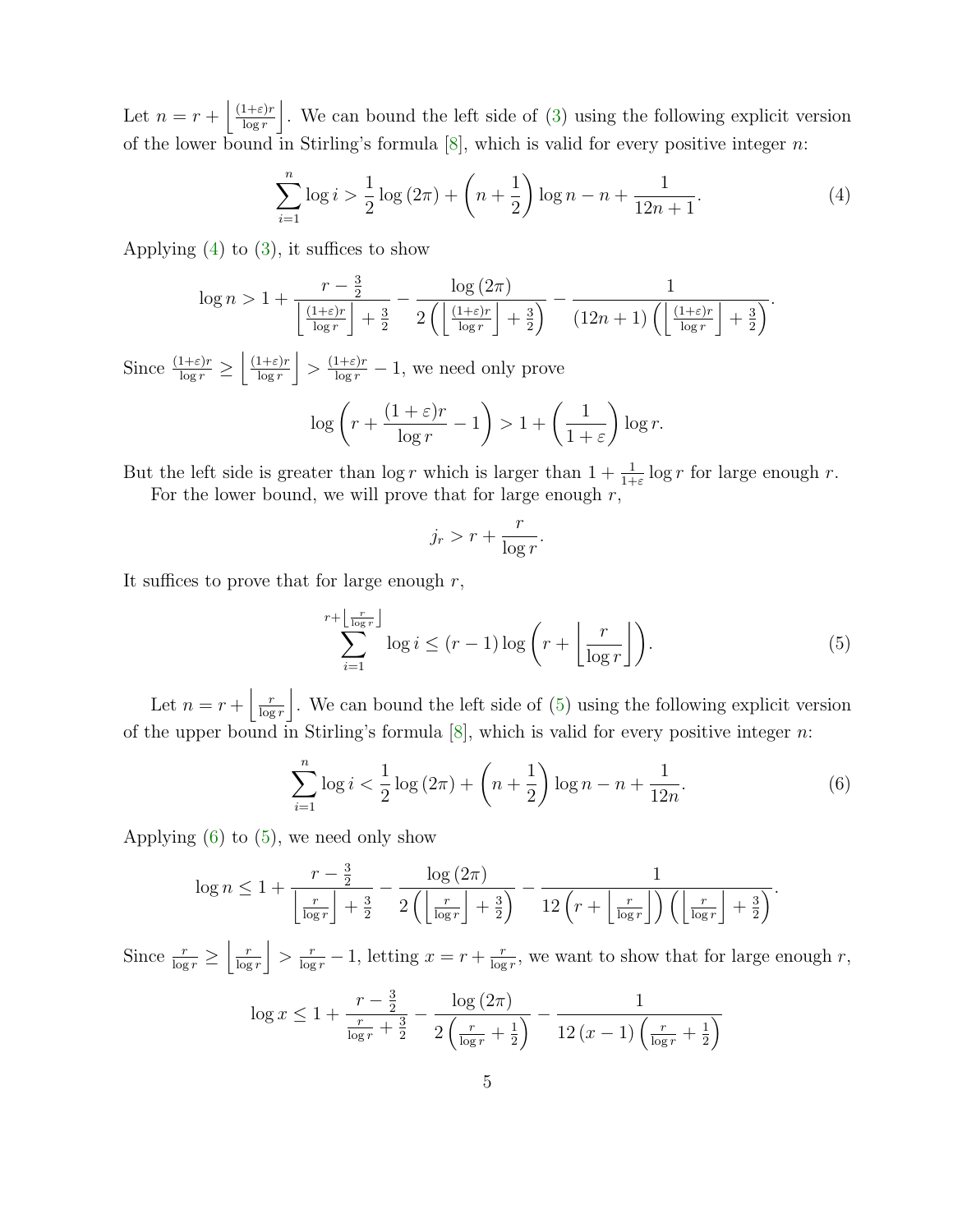or, after subtracting by  $\log r$  on both sides,

$$
\log\left(1+\frac{1}{\log r}\right) \le 1 - \frac{3(\log^2 r + \log r)}{2r + 3\log r} - \frac{\log\left(2\pi\right)}{2\left(\frac{r}{\log r} + \frac{1}{2}\right)} - \frac{1}{12\left(x-1\right)\left(\frac{r}{\log r} + \frac{1}{2}\right)}.
$$

Note that the left side goes to 0 as  $r \to \infty$  while the right side goes to 1 as  $r \to \infty$ . Therefore the inequality is true for large enough  $r$ .  $\Box$ 

In the interest of exploring  $j_r$  further, let's analyze the relationship between  $j_r$  and  $j_{r+1}$ .

<span id="page-5-3"></span>**Proposition 2.** For all positive integers r, we have that  $j_r + 1 \leq j_{r+1} \leq j_r + 2$ .

*Proof.* It is easy to see that  $j_{r+1} > j_r$ . So, it suffices to prove that

$$
(j_r + 2)! > (j_r + 2)^r.
$$

Assume, for the sake of contradiction, that  $(j_r + 2)! \leq (j_r + 2)^r$ . Then,

<span id="page-5-0"></span>
$$
\frac{1}{(j_r+2)!} \ge \frac{1}{(j_r+2)^r}.\tag{7}
$$

Multiplying inequalities [\(1\)](#page-0-0) and [\(7\)](#page-5-0),

$$
\frac{j_r!}{(j_r+2)!} > \frac{j_r^{r-1}}{(j_r+2)^r}.
$$

It follows that,

$$
\frac{1}{j_r+1} > \frac{j_r^{r-1}}{(j_r+2)^{r-1}} = \left(\frac{j_r}{j_r+2}\right)^{r-1},
$$

which implies

<span id="page-5-1"></span>
$$
\left(1 + \frac{2}{j_r}\right)^{r-1} > j_r + 1. \tag{8}
$$

Since  $r^{r-1} \ge r(r-1)\cdots(2) = r!$ , we know  $j_r \ge r$ . Using this in [\(8\)](#page-5-1),

$$
\left(1 + \frac{2}{r}\right)^{r-1} \ge \left(1 + \frac{2}{j_r}\right)^{r-1} > j_r + 1 \ge r + 1.
$$

Therefore

<span id="page-5-2"></span>
$$
\left(1 + \frac{2}{r}\right)^{r-1} > r + 1. \tag{9}
$$

But  $\left(1+\frac{2}{r}\right)^{r-1} \leq e^2 < 8$ . This contradicts [\(9\)](#page-5-2) for  $r \geq 7$ . We can use [\(2\)](#page-0-1) to confirm that (9) is not satisfied for  $1 \le r \le 6$ . Thus [\(9\)](#page-5-2) fails for  $r \ge 1$ . The result follows.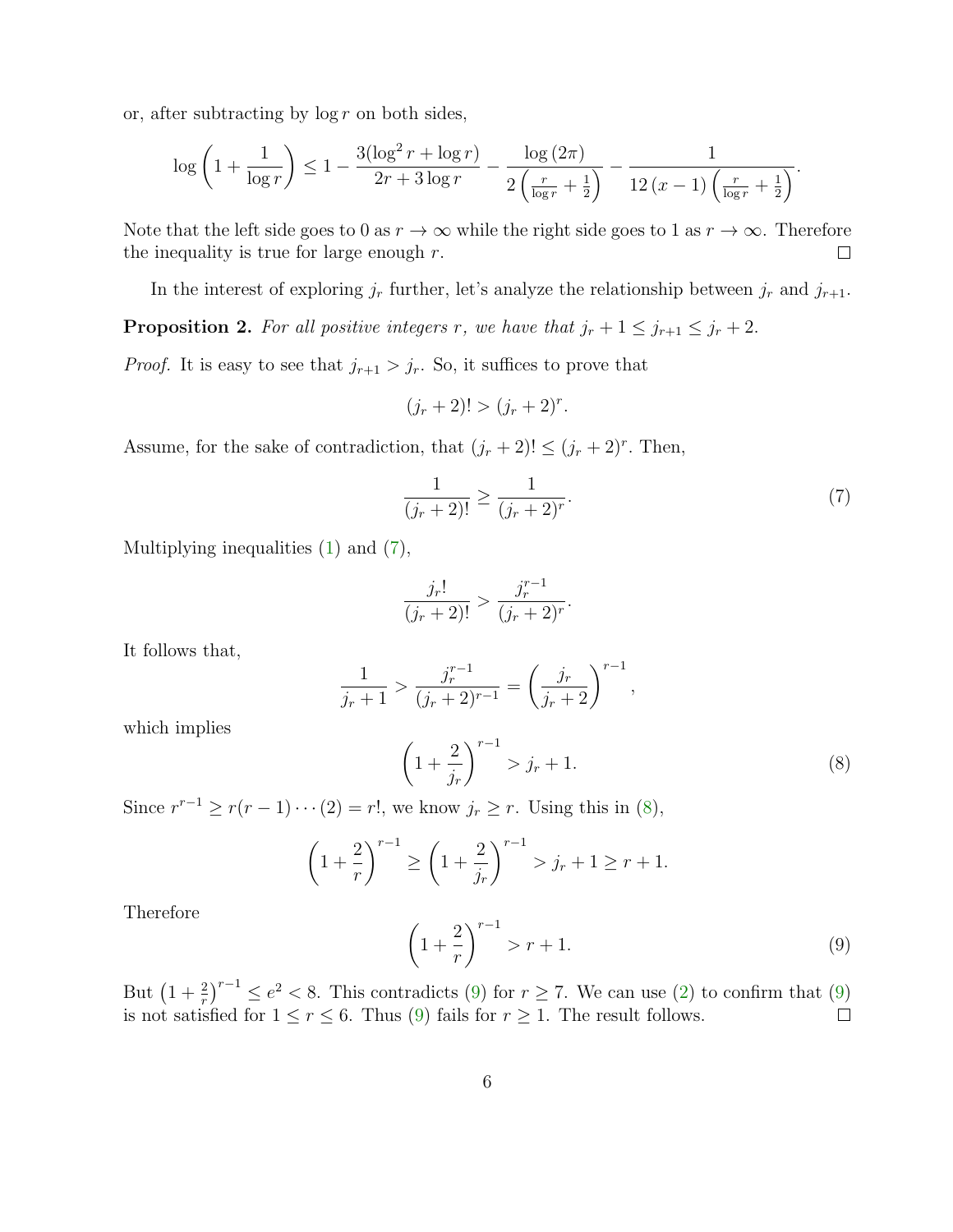Therefore, for some positive integers r we have  $j_{r+1} = j_r + 1$  and for others we have  $j_{r+1} = j_r + 2$ . Let S be the set of positive integers such that  $j_{r+1} = j_r + 2$ . That is

$$
S = \{ r \in \mathbb{N} \mid j_{r+1} = j_r + 2 \}. \tag{10}
$$

The first few values in  $S$  can be easily determined from  $(2)$  to be 3, 6, 9, 12, 15, 19. This is sequence [A336803.](https://oeis.org/A336803) From Theorem [2](#page-3-1) and Proposition [2](#page-5-3) we can prove the following theorem which inspired us to name the elements of  $S$  as j-primes.

**Theorem 3.** For a positive real number x, let  $S(x) = \{r \le x \mid j_{r+1} = j_r + 2\}$ . Then

$$
S(x) \sim \frac{x}{\log x}.
$$

*Proof.* From Proposition [2](#page-5-3) we know  $j_r \in \{j_{r-1}+1, j_{r-1}+2\}$ . Therefore

$$
j_r = j_1 + r - 1 + \sum_{\substack{i \in S \\ i \le r}} 1 = r + 1 + S(r).
$$

From Theorem [2](#page-3-1) we have  $j_r - r \sim \frac{r}{\log r}$  $\frac{r}{\log r}$ . Hence  $S(r) \sim \frac{r}{\log r}$  $\frac{r}{\log r}$ .

#### <span id="page-6-0"></span>3 Some useful lemmas

We are interested in the sum of the first  $n = j_r$  r-powers. There is an easy way to get a bound that works for all  $n$ :

<span id="page-6-1"></span>
$$
\sum_{i=1}^{n} i^{r} \le \int_{1}^{n+1} t^{r} dt = \frac{(n+1)^{r+1} - 1}{r+1}.
$$
\n(11)

For large n, [\(11\)](#page-6-1) is great, but for n close to r, which is more relevant when  $n = j_r$ , we will need a tighter bound. First, we recall some known properties of the Bernoulli numbers  $(\underline{A027641})$ , where we take  $B_1 = \frac{1}{2}$  $\frac{1}{2}$  instead of the usual  $B_1 = -\frac{1}{2}$  $\frac{1}{2}$  to simplify [\(14\)](#page-7-0).

- For  $k > 0$ ,  $B_k < 0$  if and only if  $k \equiv 0 \pmod{4}$ .
- We have

<span id="page-6-2"></span>
$$
\sum_{k=0}^{\infty} \frac{B_k}{k!} = \frac{e}{e-1}.
$$
\n(12)

 $\Box$ 

• For  $k > 0$ , we have

<span id="page-6-3"></span>
$$
B_{2k} = \frac{(-1)^{k+1} 2(2k)!}{(2\pi)^{2k}} \zeta(2k).
$$
 (13)

•  $B_{2k+1} = 0$  for  $k \ge 1$ .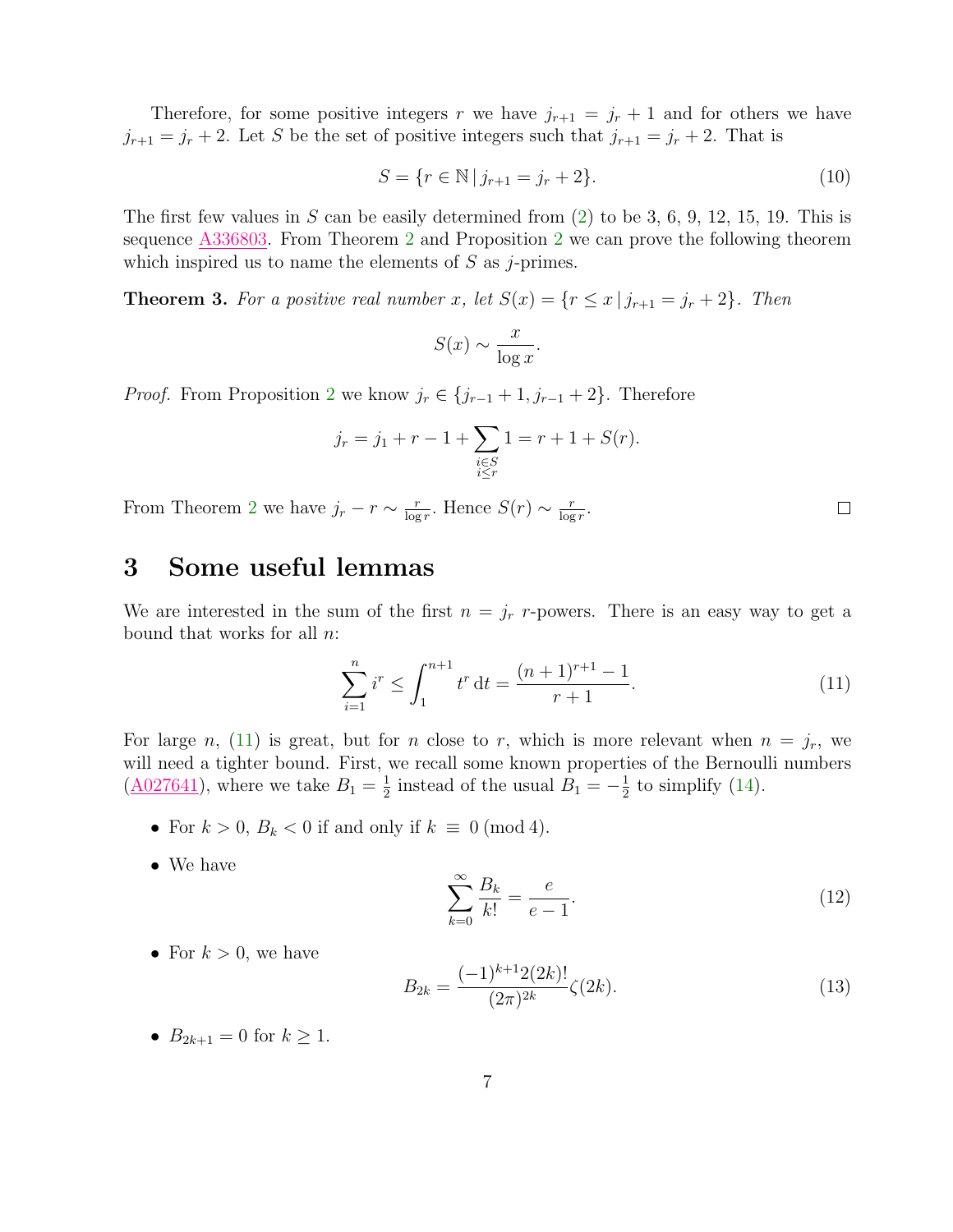• (Bernoulli's formula) For positive integers  $n$  and  $r$ , we have

<span id="page-7-0"></span>
$$
\sum_{i=1}^{n} i^{r} = \frac{1}{r+1} \sum_{k=0}^{r} {r+1 \choose k} B_{k} n^{r+1-k}.
$$
 (14)

<span id="page-7-2"></span>**Lemma 1.** Let  $r \geq 2$  be an integer. Then, for an integer  $n \geq r+1$ ,

$$
\sum_{i=1}^{n} i^r \le \frac{Cn^{r+1}}{r+1}
$$

where  $C = \frac{e}{e-1} + \frac{\pi^4}{45(16\pi^4 - 1)} = 1.583...$ 

*Proof.* For  $n \geq r+1$ , observe that  $\binom{r+1}{k}$  $\binom{+1}{k} \leq \frac{(r+1)^k}{k!} \leq \frac{n^k}{k!}$  $\frac{n^k}{k!}$ . Using that  $B_{2k} < 0$  for even  $k \geq 1$ and  $B_k = 0$  for odd  $k > 1$ , by Bernoulli's formula [\(14\)](#page-7-0) we have

$$
\sum_{i=1}^{n} i^{r} \leq \frac{1}{r+1} \left( 1 + \sum_{\substack{1 \leq k \leq r \\ k \not\equiv 0 \pmod{4}}} \frac{n^{k}}{k!} B_{k} n^{r+1-k} \right) \leq \frac{n^{r+1}}{r+1} \left( 1 + \sum_{\substack{1 \leq k \leq r \\ k \not\equiv 0 \pmod{4}}} \frac{B_{k}}{k!} \right).
$$

Now, using [\(12\)](#page-6-2), [\(13\)](#page-6-3), and using  $\zeta(4k) \le \zeta(4) = \frac{\pi^4}{90}$ , we have

$$
1 + \sum_{\substack{1 \le k \le r \\ k \neq 0 \pmod{4}}} \frac{B_k}{k!} \le \sum_{k=0}^{\infty} \frac{B_k}{k!} - \sum_{k=1}^{\infty} \frac{B_{4k}}{(4k)!}
$$
  
=  $\frac{e}{e-1} + 2 \sum_{k=1}^{\infty} \frac{1}{(2\pi)^{4k}} \zeta(4k)$   
 $\le \frac{e}{e-1} + 2\zeta(4) \frac{1}{(2\pi)^4 \left(1 - \frac{1}{(2\pi)^4}\right)}$   
=  $\frac{e}{e-1} + \frac{\pi^4}{45(16\pi^4 - 1)}$ .

Therefore, for  $n \geq r+1,$ 

$$
\sum_{i=1}^{n} i^{r} \le C \frac{n^{r+1}}{r+1},
$$

where  $C = \frac{e}{e-1} + \frac{\pi^4}{45(16\pi^4 - 1)}$ , as desired.

<span id="page-7-1"></span>What follows is a simple inequality we will need to use to prove our main theorem. **Lemma 2.** Let  $0 < x < r$  be a real number. Then, for all integers  $r \geq 1$ , we have that

$$
\left(1 - \frac{x}{r}\right)^r < e^{-x}.
$$

 $\Box$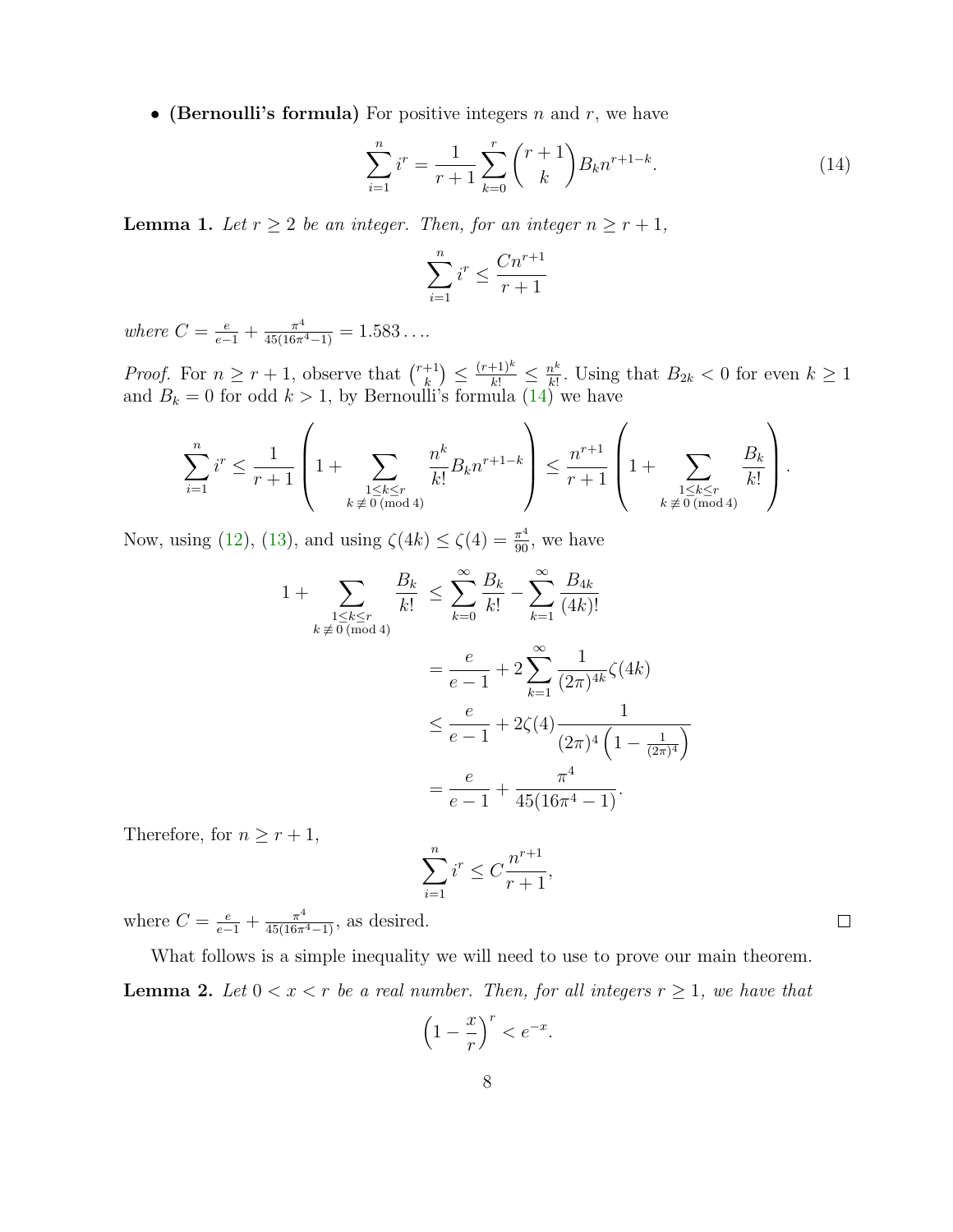*Proof.* Using the Taylor series expansion of  $\log(1 - x/r)$ , we have that

$$
r \log \left( 1 - \frac{x}{r} \right) = -r \left( \frac{x}{r} + \frac{1}{2} \left( \frac{x}{r} \right)^2 + \frac{1}{3} \left( \frac{x}{r} \right)^3 + \dots \right) = -x - \frac{x^2}{2r} - \frac{x^3}{3r^2} - \dots < -x.
$$

<span id="page-8-4"></span>**Lemma 3.** Let  $0 < \varepsilon < 2$ . Then there exists a positive integer M such that, for all integers  $r > M$ , we have that

$$
\left(1 - \frac{1}{j_r}\right)^{r+1} < e^{-1 + \varepsilon}.
$$

*Proof.* Let  $\varepsilon_1 > 0$  be a real number. First, by Proposition [1,](#page-2-2) there exists  $M_1$  positive integer such that, for  $r > M_1$ , we have that  $j_r < (1 + \varepsilon_1)r$ . Then, for  $r > M_1$ , we have

<span id="page-8-0"></span>
$$
\left(1 - \frac{1}{j_r}\right)^{r+1} < \left(1 - \frac{1}{(1 + \varepsilon_1)r}\right)^{r+1}.\tag{15}
$$

Observe that

<span id="page-8-1"></span>
$$
\lim_{r \to \infty} \left( 1 - \frac{1}{(1 + \varepsilon_1)r} \right)^{r+1} = e^{-\frac{1}{1 + \varepsilon_1}}.
$$
\n(16)

On the other hand, we know that  $j_r > r$  because  $j_1 > 1$  and  $j_{r+1} \geq j_r + 1$ . It follows that

<span id="page-8-2"></span>
$$
\left(1 - \frac{1}{j_r}\right)^{r+1} > \left(1 - \frac{1}{r}\right)^{r+1},\tag{17}
$$

and we have that

<span id="page-8-3"></span>
$$
\lim_{r \to \infty} \left( 1 - \frac{1}{r} \right)^{r+1} = e^{-1}.
$$
\n(18)

Since [\(15\)](#page-8-0) and [\(16\)](#page-8-1) hold for all  $\varepsilon_1 > 0$ , from (15), (16), [\(17\)](#page-8-2), and [\(18\)](#page-8-3) we conclude that

$$
\lim_{r \to \infty} \left( 1 - \frac{1}{j_r} \right)^{r+1} = e^{-1}.
$$

Thus, there exists M such that, for  $r > M$ , we have that

$$
\left(1 - \frac{1}{j_r}\right)^{r+1} < e^{-1+\varepsilon}
$$

as desired.

<span id="page-8-5"></span>Remark 2. From Remark [1,](#page-3-2) we know that

$$
j_r < \left(\frac{1}{1 - \frac{\varepsilon}{2}}\right)r
$$

 $\Box$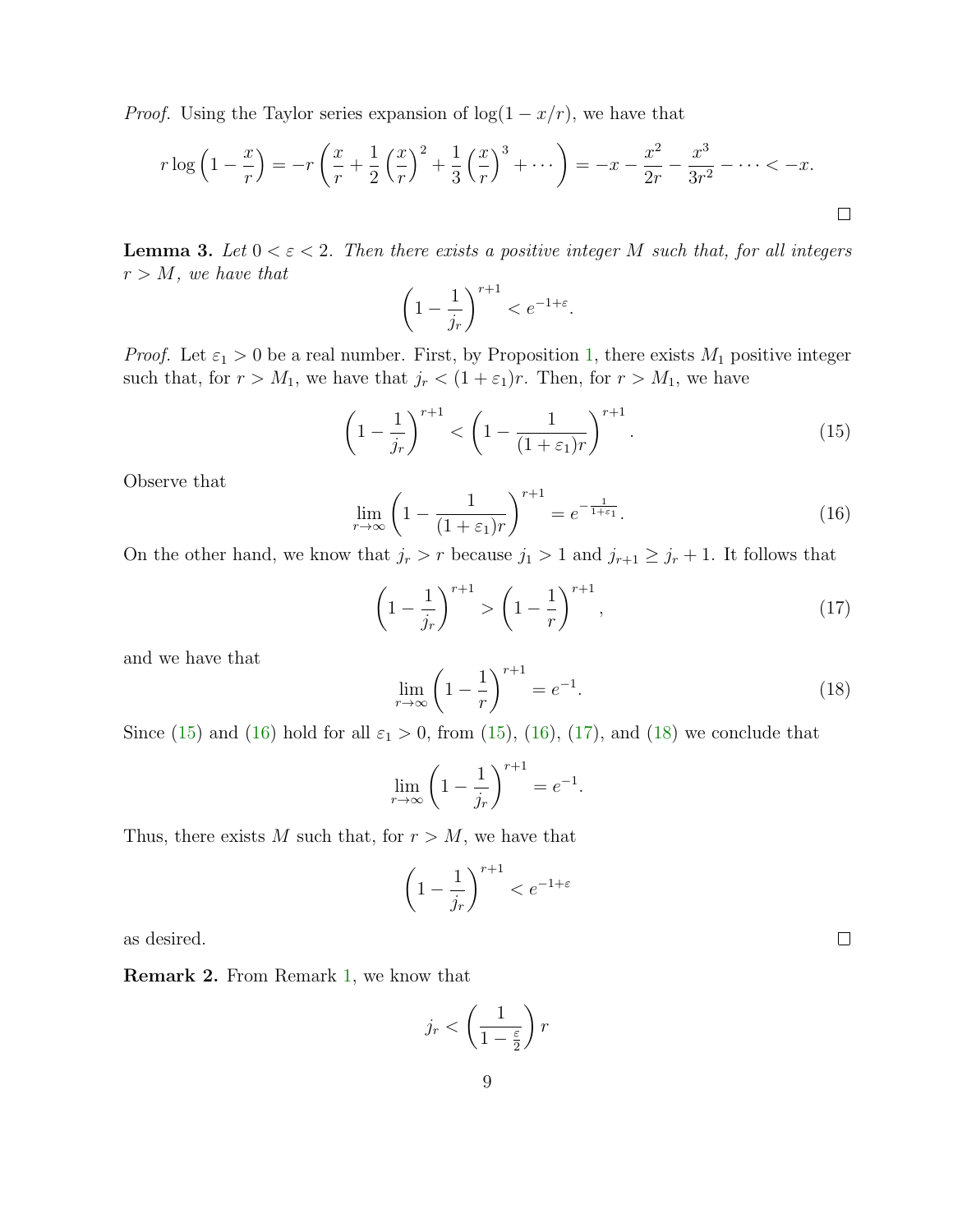for  $r > \left(e^{\frac{2}{\varepsilon}} + 1\right)\left(1 - \frac{\varepsilon}{2}\right)$  $\frac{\varepsilon}{2}$ ). Then,

$$
\left(1 - \frac{1}{j_r}\right)^{r+1} < \left(1 - \frac{1 - \frac{\varepsilon}{2}}{r}\right)^{r+1} < \left(1 - \frac{1 - \frac{\varepsilon}{2}}{r}\right)^r
$$

where

$$
\left(1 - \frac{1 - \frac{\varepsilon}{2}}{r}\right)^r < e^{-1 + \varepsilon}
$$

for all integers  $r \ge 1$  (by Lemma [2](#page-7-1) with  $x = 1 - \varepsilon$ ). Therefore, we can take M in Lemma [3](#page-8-4) as ε

$$
M = \left\lfloor \left( e^{\frac{2}{\varepsilon}} + 1 \right) \left( 1 - \frac{\varepsilon}{2} \right) \right\rfloor.
$$

## <span id="page-9-0"></span>4 Proof of Theorem [1](#page-2-1)

Carlson, Goedhart, and Harris [\[2,](#page-11-1) Theorem 10] reduced the proof of Theorem [1](#page-2-1) to showing the inequality<sup>[1](#page-9-1)</sup>

<span id="page-9-2"></span>
$$
(j_r + 1)! - (j_r + 1)^{r-1} + j_r! - 1 - \sum_{i=1}^{j_r - 1} i^r > 0.
$$
 (19)

They proved it via computation [\[2,](#page-11-1) Table 1] for  $2 \le r \le 30$ . We will prove [\(19\)](#page-9-2) works for all positive integers r in the next proposition.

**Proposition 3.** Let  $r$  be a positive integer. Then

$$
(j_r + 1)! - (j_r + 1)^{r-1} + j_r! - 1 - \sum_{i=1}^{j_r - 1} i^r > 0.
$$

*Proof.* Let  $C = \frac{e}{e-1} + \frac{\pi^4}{45(16\pi^4 - 1)}$  and let  $L_r$  be the left side of [\(19\)](#page-9-2). We want to show  $L_r > 0$ . We know that  $j_r > r$ . Also, as observed by Carlson, Goedhart, and Harris [\[2\]](#page-11-1), we have that

$$
(j_r+1)^{r-1} = j_r^{r-1} \left(1 + \frac{1}{j_r}\right)^{r-1} < j_r^{r-1} \left(1 + \frac{1}{r}\right)^r < 3j_r^{r-1}.
$$

From this and from Lemma [1,](#page-7-2) we have that for  $r \geq 2$ ,

$$
L_r > j_r! (j_r + 2) - 3j_r^{r-1} - 1 - \frac{C(j_r - 1)^{r+1}}{r+1}
$$
  
=  $j_r! (j_r + 2) - 3j_r^{r-1} - 1 - j_r^{r-1} \left(\frac{j_r^2}{r+1}\right) \left(C\left(\frac{j_r - 1}{j_r}\right)^{r+1}\right)$   
>  $j_r^{r-1} \left(r - 1 - \left(\frac{j_r^2}{r+1}\right) \left(C\left(1 - \frac{1}{j_r}\right)^{r+1}\right)\right) - 1.$ 

<span id="page-9-1"></span>1 they incorrectly omitted the "−1" term from the inequality.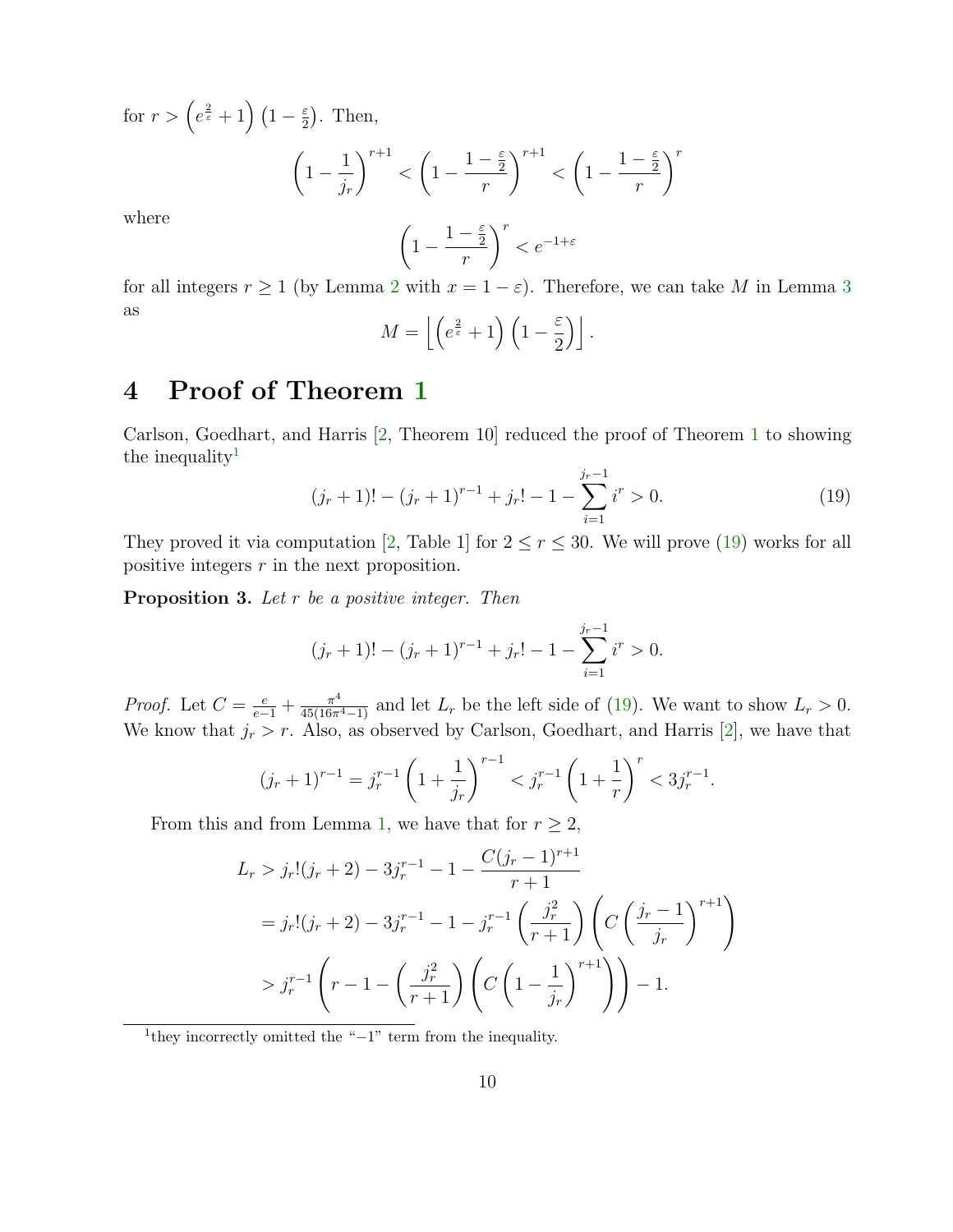Let  $0 < \varepsilon < 1 - \log(C)$  be a real number. By Lemma [3,](#page-8-4) there exists a positive integer  $M_1$ such that, for  $r > M_1$ ,

$$
\left(1 - \frac{1}{j_r}\right)^{r+1} < e^{-1 + \varepsilon},
$$

which leads to

$$
C\left(1-\frac{1}{j_r}\right)^{r+1} < Ce^{-1+\varepsilon}.
$$

It follows that, for  $r > \max\{2, M_1\}$ ,

$$
L_r > j_r^{r-1} \left( r - 1 - Ce^{-1+\varepsilon} \left( \frac{j_r^2}{r+1} \right) \right) - 1
$$
  
= 
$$
Ce^{-1+\varepsilon} j_r^{r-1} \left( \left( \frac{1}{Ce^{-1+\varepsilon}} \right) (r-1) - \frac{j_r^2}{r+1} \right) - 1.
$$

Let  $k > 1$  be a constant such that  $k^2 < \frac{1}{Ce^{-1}}$  $\frac{1}{Ce^{-1+\varepsilon}}$ . By Proposition [1,](#page-2-2) there exists a positive integer  $M_2$  such that, for  $r > M_2$ , we have that

$$
j_r < k(r+1).
$$

Then, for  $r > \max\{2, M_1, M_2\},\$ 

$$
L_r > Ce^{-1+\varepsilon} j_r^{r-1} \left( \left( \frac{1}{Ce^{-1+\varepsilon}} - k^2 \right) r - \frac{1}{Ce^{-1+\varepsilon}} - k^2 \right) - 1
$$

which is greater than  $-1$  whenever  $r > \frac{1+Ck^2e^{-1+\varepsilon}}{1-Ck^2e^{-1+\varepsilon}}$ . Since the expression on the left is an integer, we conclude the result for  $r > \max\left\{2, M_1, M_2, \left|\frac{1+Ck^2e^{-1+\varepsilon}}{1-Ck^2e^{-1+\varepsilon}}\right|\right\}$  $\frac{1+Ck^2e^{-1+\varepsilon}}{1-Ck^2e^{-1+\varepsilon}}\Big|\Big\}.$ 

From Remarks [1](#page-3-2) and [2](#page-8-5) we know that we can choose  $M_1, M_2$  to be

$$
M_1 = \left\lfloor \left( e^{\frac{2}{\varepsilon}} + 1 \right) \left( 1 - \frac{\varepsilon}{2} \right) \right\rfloor,
$$
  

$$
M_2 = \left\lfloor \frac{e^{1 + \frac{1}{k-1}} + 1}{k} - 1 \right\rfloor.
$$

The idea is to minimize the value of max  $\left\{2, M_1, M_2, \left|\frac{1+Ck^2e^{-1+\varepsilon}}{1-Ck^2e^{-1+\varepsilon}}\right|\right\}$  $\frac{1+CK^2e^{-1+\varepsilon}}{1-Ck^2e^{-1+\varepsilon}}\Big|\Big\}$ . Choosing  $\varepsilon = 0.26$  and  $k = 1.15$ , we have that

$$
\max\left\{2, M_1, M_2, \left\lfloor\frac{1 + Ck^2 e^{-1 + \varepsilon}}{1 - Ck^2 e^{-1 + \varepsilon}}\right\rfloor\right\} = \max\{2, 1907, 1857, 2167\} = 2167.
$$

This proves the result for  $r > 2167$ . The cases  $r \leq 2167$  can be easily checked with a computer.  $\Box$